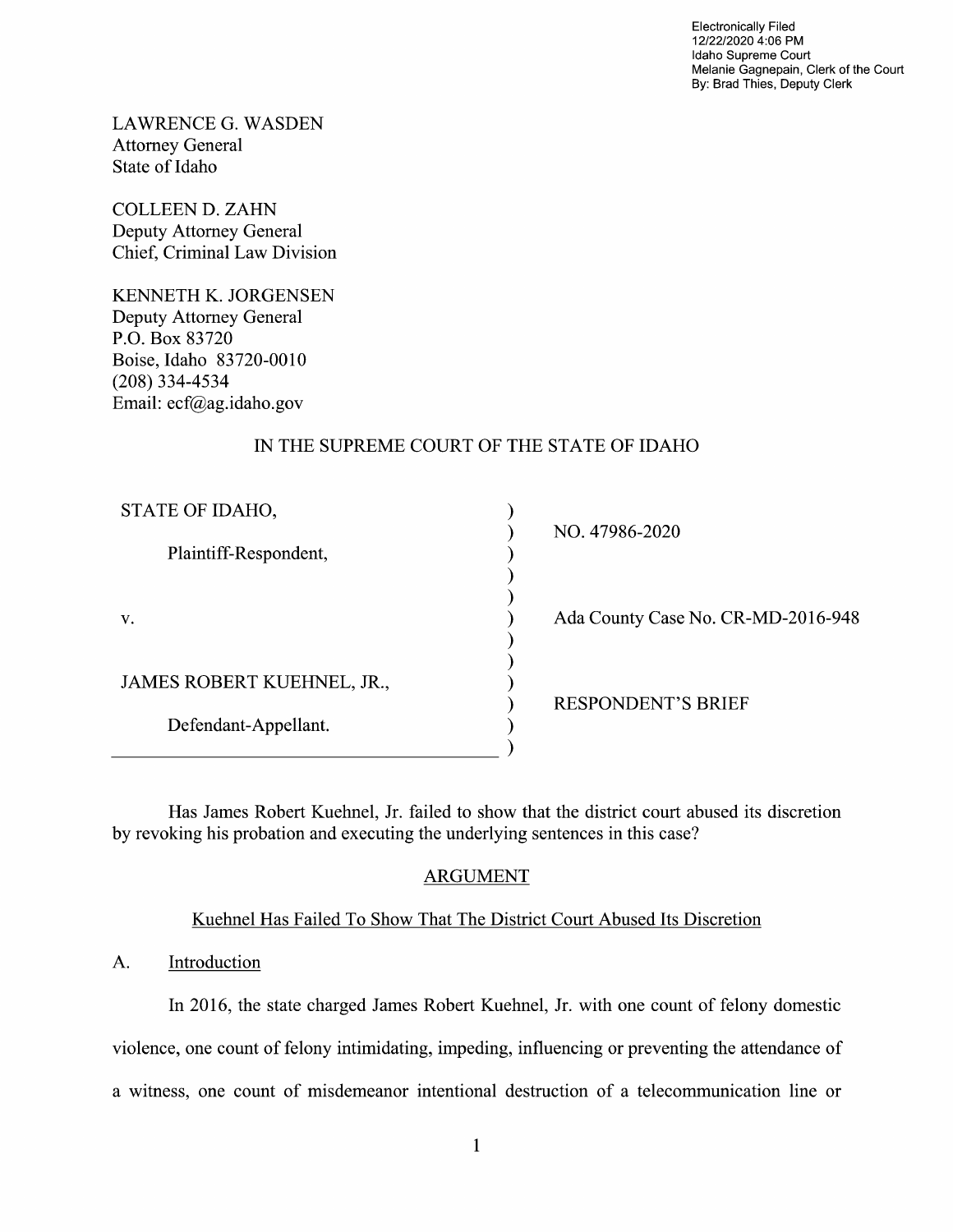telecommunication instrument, six counts of misdemeanor violation of a no contact order and one felony count of violation of a no contact order.  $(R<sub>1</sub>, pp. 55-58.)$  Additionally, the state filed a persistent Violator enhancement. (R., pp. 77-78.) In binding plea agreement, Kuehnel pleaded guilty to felony intimidating a witness, two counts of misdemeanor violation of a no contact order and one count of felony violation of a no contact order.  $(R., pp. 83-95.)$  For each of the two misdemeanor no contact order convictions, the district court sentenced Kuehnel to 120 days, with credit for 120 days served.  $(R_1, p_1, 96)$ . For the felony intimidating a witness conviction, the district court sentenced Kuehnel to five years, with two years determinate, and three years indeterminate for felony violation of a no contact order.  $(R., pp. 100-103.)$  The district court retained jurisdiction, and subsequently placed Kuehnel on probation for a period of eight years. (R., pp. 100-103, 111-1 16.)

In January of 2020, the state filed a motion for bench warrant for probation violation, accusing Kuehnel of violating the terms of his probation by failing to obtain permission from his supervising officer before changing residences, failing to maintain full-time employment, consuming and/or possessing an alcoholic beverage, and using methamphetamine after failing two urinalyses. (R., pp. 140-142.) The district court revoked Kuehnel's probation, reduced the sentence for intimidating a witness from five years, with two years determinate to five years, with one year determinate, and executed the underlying sentences. (R., pp. 184- 85.) The district court ordered that the sentences run consecutive t0 each other, and granted credit for 486 days served 0n both counts. (R., pp. 184-185.) Kuehnel then filed a Rule 35 motion, which the district court denied. (R., pp. 188, 196-199.)

Kuehnel filed a timely appeal, in which he argues that "the district court abused its discretion by revoking his probation." (R., pp. 193-194; Appellant's brief, p. 1.) Kuehnel has

 $\overline{2}$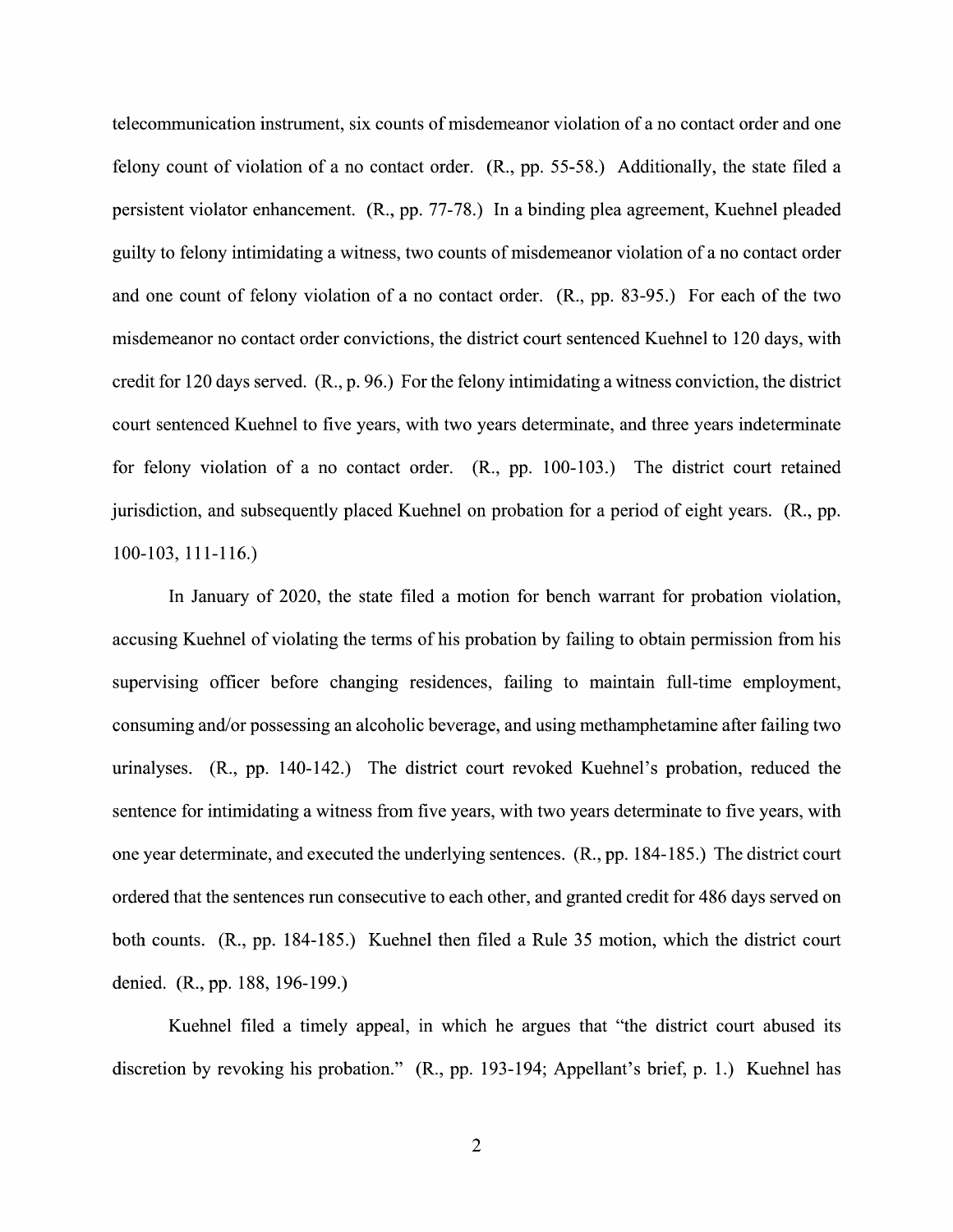failed to show that the district court has abused its discretion by revoking his probation and executing the underlying sentences in this case.

#### B. Standard Of Review

"'[T]he decision whether to revoke a defendant's probation for a violation is within the discretion of the district court." State v. Garner, 161 Idaho 708, 710, 390 P.3d 434, 436 (2017) (quoting State V. Knutsen, <sup>138</sup> Idaho 918, 923, <sup>71</sup> P.3d 1065, <sup>1070</sup> (Ct. App. 2003)). In determining whether to revoke probation, a court must examine whether the probation is achieving the goal of rehabilitation and is consistent with the protection of society. State V. Comelison, 154 Idaho 793, 797, 302 P.3d 1066, 1070 (Ct. App. 2013) (citations omitted). A decision to revoke probation will be disturbed on appeal only upon a showing that the trial court abused its discretion. Id. at 798, 302 P.3d at 1071 (citing State v. Beckett, 122 Idaho 324, 326, 834 P.2d 326, 328 (Ct. App. 1992)).

The decision to place a defendant on probation is a matter within the sound discretion of the district court and will not be overturned on appeal absent an abuse of that discretion. Reed, 163 Idaho 681, 684, 417 P.3d 1007, 1010 (Ct. App. 2018) (citations omitted). Rehabilitation and public safety are dual goals of probation. State v. Le Veque, 164 Idaho 110, 114, 426 P.3d 461, 465 (2018). A decision to deny probation will not be deemed an abuse of discretion if it is consistent with the criteria articulated in I.C.  $\S$  19-2521. State v. Reber, 138 Idaho 275, 278, 61 P.3d 632, <sup>635</sup> (Ct. App. 2002) (citing State V. Toohill, <sup>103</sup> Idaho 565, 567, <sup>650</sup> P.2d 707, <sup>709</sup> (Ct. App. 1982)).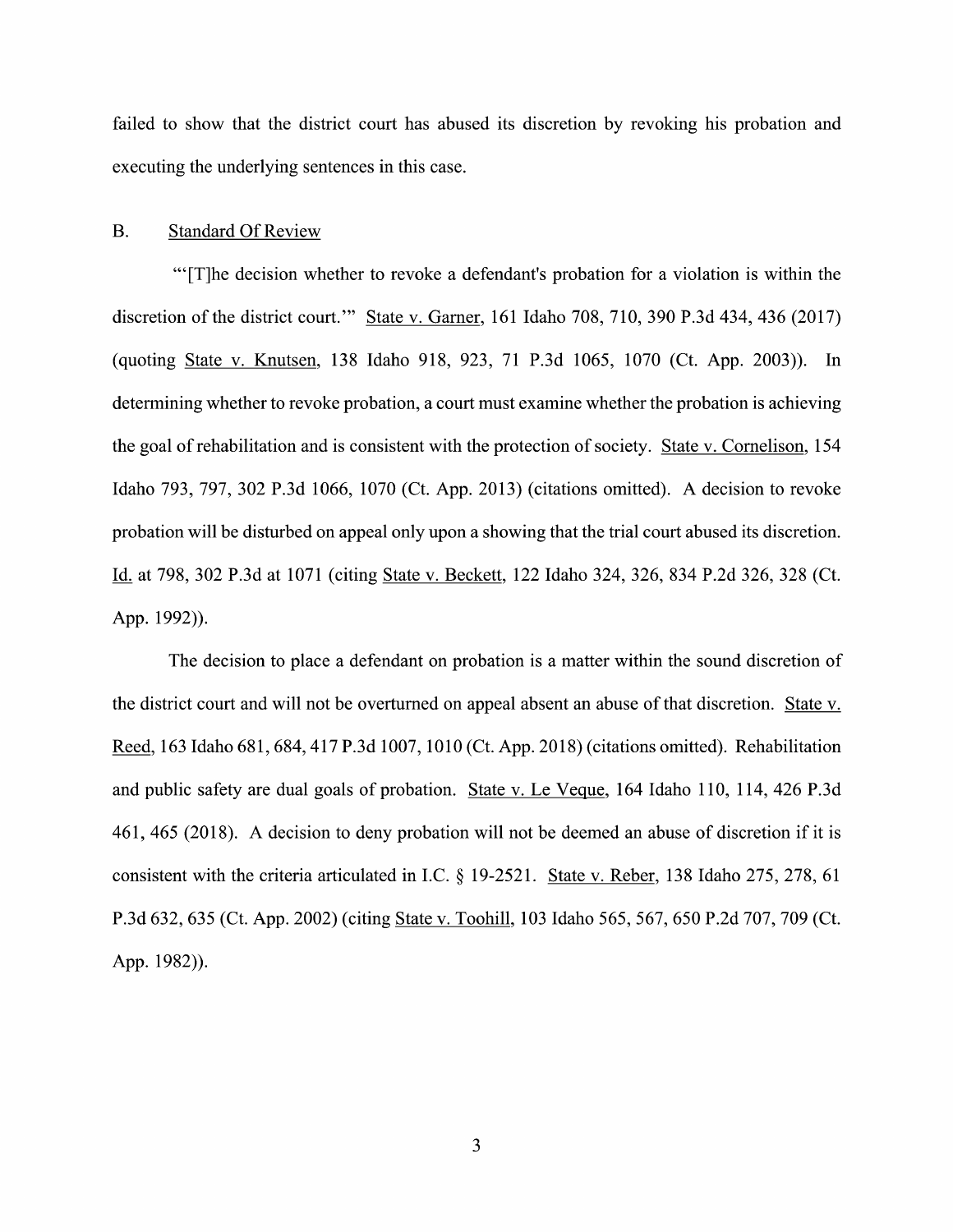### C. Kuehnel Has Shown N0 Abuse Of The District Court's Discretion

The record shows the district court perceived its discretion, employed the correct legal standards to the issue before it, and acted reasonably and within the scope of its discretion.

At the disposition hearing, the district court acknowledged Kuehnel's probation officer's notes, which indicated that Kuehnel was "resistant to supervision, struggled to get or keep a job. Had a bad attitude. Thought that the P.O.'s were just out to get him. Had a long history of minimizing responsibility. Didn't express much remorse. Blamed others. Had a case of victimitis. Using drugs. History of various probation/parole violations, non cooperation." (Tr., p. 24, Ls. 15-21.) The district court noted that Kuehnel was "working steadily on the batterer's course plan, such that [he was] allowed a face-to-face contact with [his wife, Michelle,] starting in November, but that ultimately resulted in more problems and now this probation violation case." (Tr., p. 24, L.  $23 - p$ . 25, L. 1.) The district court stated that "the one thing that probably concerned [the district court] the most in all the materials . . was the letter that [Kuehnel] wrote to Michelle that was attached to the 2012 PSI, which indicated that [he was] providing directions on how to cook methamphetamine." (Tr., p. 25, Ls. 14-19.) The district court stated that "they tell us that in a cross section of society that there's about two or three percent of people who have these personality disorders or traits that you sometimes hear referred to as psychopaths or sociopaths," and "[w]hen [Kuehnel] said [he wasn't] sure [he] knew how to accept responsibility  $\ldots$  [the district court thought] that's consistent with having either personality traits or personality disorders that are consistent with these things." (Tr., p. 26, L. 25 – p. 27, L. 12.) The district court determined that "the sentence here or the PV disposition is fair, just and reasonable."  $(Tr, p. 31, Ls. 18-19)$ .

Kuehnel argues that the mitigating factors—attendance of treatment programs, family support, employment history, probation officer comments and completion of retained jurisdiction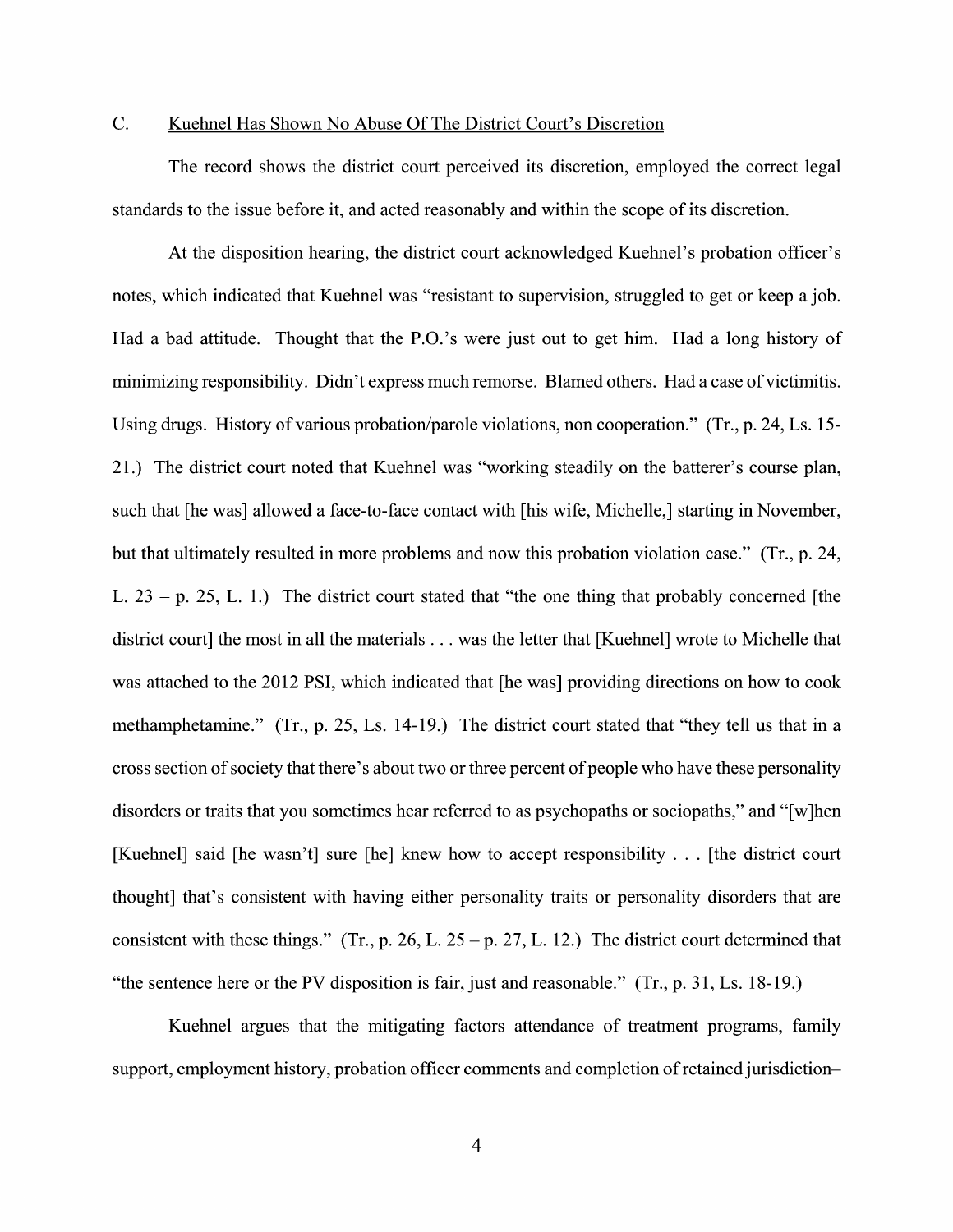show an abuse of discretion. (Appellant's brief, pp. 5-6.) Kuehnel's argument does not show an abuse of discretion. Kuehnel's LSI core is high, and his extensive criminal history consists of numerous violent offenses. (PSI, pp. 3-4, 78.) In the 2012 PSI, the investigator stated that Kuehnel "is an entitled individual, Who sees little fault in himself and does not believe that the laws and conditions of supervision apply to him," and did not "consider [Kuehnel] to be a candidate for community supervision." (PSI, p. 46.)

The district court granted Kuehnel probation however, and he failed to comply With the stipulations of community supervision. The district court reduced the determinate portion of Kuehnel's sentence for intimidating a witness, and with 486 days credit for time served, he's already eligible for parole. His failure to comply with community supervision shows that he's not a suitable candidate for probation, and the sentences provides proper punishment and deterrence to Kuehnel's criminal behavior. Kuehnel has the opportunity to prove to the Parole Board that he's amenable to community supervision, but after a period of retained jurisdiction and a failed term probation, he's exhausted the district court's options for community supervision. Kuehnel's extensive criminal history, risk to reoffend, failure to comply With probation and the seriousness 0f the instant offenses justify the district court's decision t0 revoke Kuehnel's probation and execute the underlying sentences. Kuehnel has failed to show that the district court abused its discretion by revoking his probation and executing the underlying sentences.